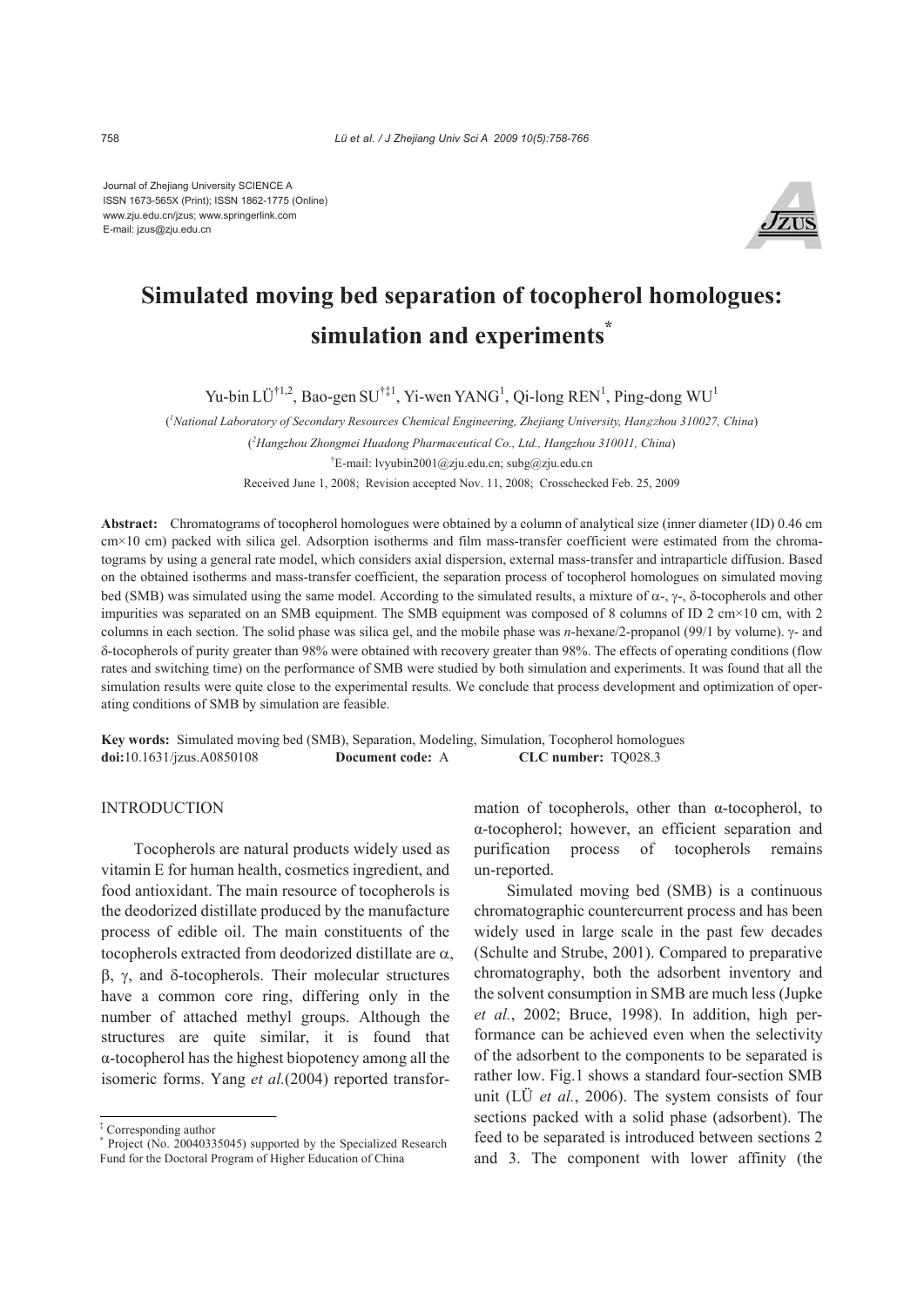raffinate) to the solid phase is collected between sections 3 and 4, and that with higher affinity (the extract) is collected between sections 1 and 2. The desorbent is introduced between sections 4 and 1 to regenerate the solid phase. Part of the liquid phase is recycled to section 1 after being washed in section 4. In the SMB, the counter-current movement of the solid is achieved by periodic switching of the ports of inlet and outlet in the direction of the fluid flow. This can be done either by a rotary valve or through a set of individual valves switched at programmed times.



**Fig.1 Scheme of a four-section SMB unit (Lü** *et al***., 2006)**

A key issue in developing an SMB process is the determination of operating conditions including flow rates in the four sections and the switching time. Many methods for SMB design have been reported, including the triangle theory method (Mazzotti *et al.*, 1997; Migliorini *et al.*, 1998), the standing wave method (Ma and Wang, 1997), the safety margin method (Ruthven and Ching, 1989; Zhong and Guiochon, 1998), and the rate model (Minceva and Rodrigues, 2002; Xie *et al.*, 2003; LÜ *et al*., 2006). The triangle theory based on equilibrium theory is applicable to ideal systems where mass-transfer effects are negligible. For most realistic systems, the significant mass-transfer effect must be taken into account by trial-and-error experiments to fine tune the operating conditions. Similarly, the safety margin method is also based on the equilibrium theory but provides an empirical margin to treat the mass-transfer effect. The rate model consists of a set of partial differential equations (PDEs) for unsteady-state multicomponent dispersion and film diffusion in the mobile phase and internal diffusion in the stationary phase as well. If the adsorption isotherms and mass-transfer parameters are accurate, simulation by the rate model can give reliable predictions of column profiles, effluent histories, and product purities and yields.

The present work intended to develop a process for separation of the tocopherol homologues by using SMB. We obtained the adsorption isotherms and film mass-transfer coefficient based on the experimental chromatograms obtained by a small size column, and then simulated the SMB process under different operating conditions using the general rate (G-R) model. Finally, we carried out separation experiments to verify the simulated results.

## MODELING

There are two approaches for modeling an SMB process (Dunnebier and Klatt, 2000). One is the true moving-bed (TMB) model, which assumes an equivalent countercurrent movement of the solid phase, neglects the dynamics associated with periodic switching, and produces mean concentration profiles over a switching period. Theoretically, the TMB model describes the situation with infinite columns in each section. However, experience shows that this simplifying assumption still holds true in the case of relatively coarse subdivisions, for example, 2~4 columns in each section. The other approach used in this study is more rigorous, involving a representation of the system as an arrangement of static chromatography columns and taking periodic switching into account. This approach proved more accurate for simulation of the real process in the currrent study. The SMB modeling consists of two parts: the column and node models.

## **Column model**

A rate model, which considers axial dispersion, external mass-transfer, intraparticle diffusion, and nonlinear isotherms, is considered to be a general multicomponent rate model (Gu *et al.*, 1995). Such a general model is adequate in most cases to describe the adsorption and mass-transfer processes in multicomponent chromatography. The following equations can be formulated from the differential mass balance for each component in the bulk-fluid and the particle phases.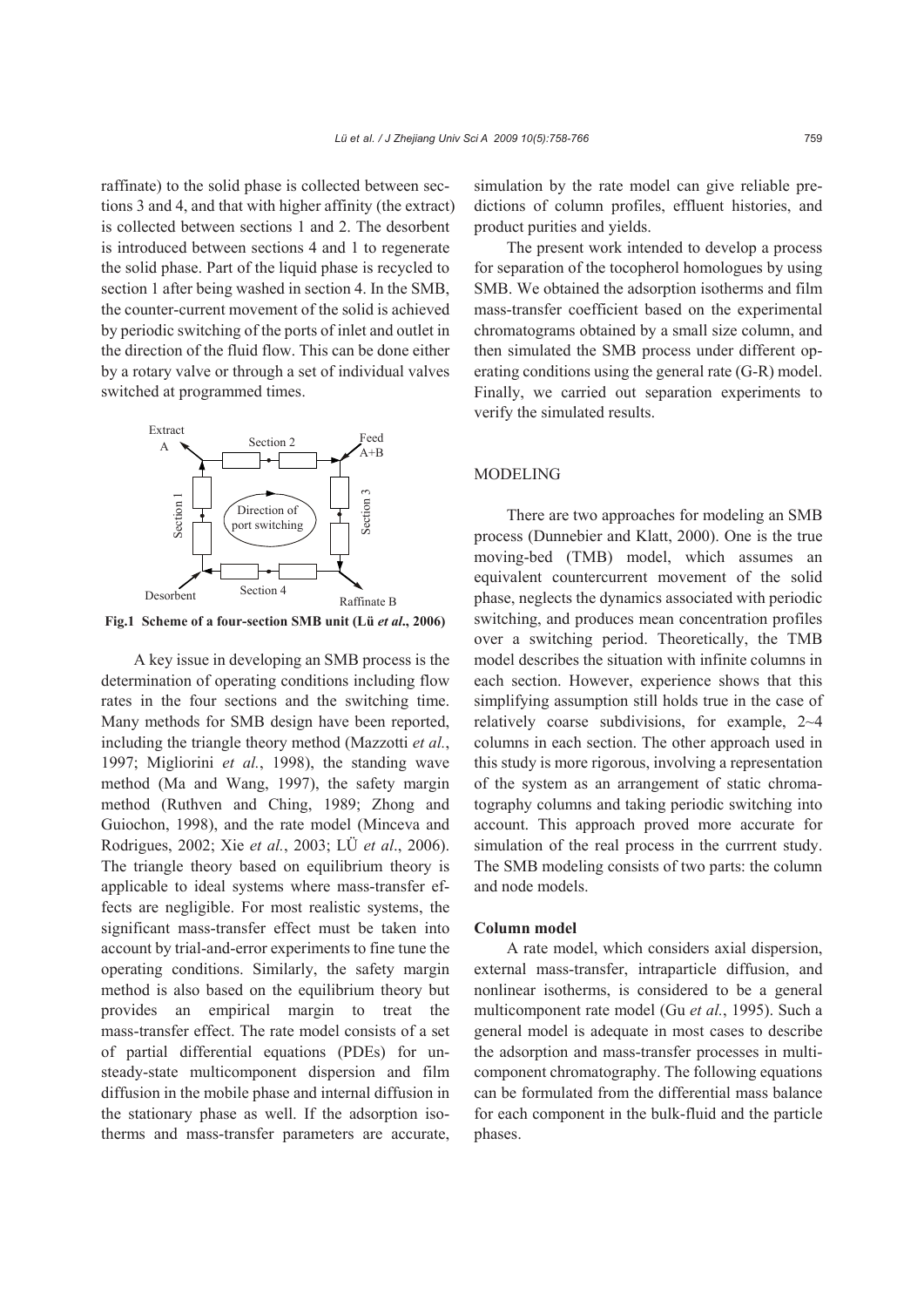$$
-D_{bi}\frac{\partial^2 C_{bi}}{\partial Z^2} + u\frac{\partial C_{bi}}{\partial Z} + \frac{\partial C_{bi}}{\partial t} + \frac{3k_{fi}(1-\varepsilon_b)}{R_p\varepsilon_b}(C_{bi} - C_{pi, R=R_p})
$$

$$
=0,
$$
\n
$$
(1 - \varepsilon_{p}) \frac{\partial C_{pi}^{*}}{\partial t} + \varepsilon_{p} \frac{\partial C_{pi}}{\partial t} - \varepsilon_{p} D_{pi} \left[ \frac{1}{R^{2}} \frac{\partial}{\partial R} \left( R^{2} \frac{\partial C_{pi}}{\partial R} \right) \right] = 0,
$$
\n
$$
(2)
$$

where  $C_{bi}$  is bulk-fluid phase concentration of component *i*, mg/ml;  $C_{pi}$  is concentration of component *i* in the stagnant fluid phase inside the particle macropores, mg/ml;  $C_{pi}^{*}$  is concentration of component *i* in the solid phase of the particle, mg/ml;  $D_{\rm b}i$  is axial or radial dispersion coefficient of component  $i$ , cm<sup>2</sup>/s;  $D_{\rm pi}$  is effective diffusivity of component *i*, cm<sup>2</sup>/s;  $k_{\rm fi}$  is film mass-transfer coefficient of component *i*, cm/s;  $\varepsilon_{\rm b}$  is bed void volume fraction;  $\varepsilon_{\rm b}$  is particle porosity.

With the initial and boundary conditions:

$$
t=0, C_{bi}=C_{bi}(0, Z), C_{pi}=C_{pi}(0, R, Z), \qquad (3)
$$

$$
Z = 0, \quad -\frac{\partial C_{\mathbf{b}i}}{\partial Z} = \frac{u}{D_{\mathbf{b}i}} (C_{\mathbf{b}i} - C_{\mathbf{f}i}(t)), \tag{4}
$$

$$
Z = L, \quad \frac{\partial C_{bi}}{\partial Z} = 0,
$$
\n<sup>(5)</sup>

$$
R = 0, \quad \frac{\partial C_{\text{pi}}}{\partial R} = 0,\tag{6}
$$

$$
R = R_{\rm p}, \qquad \frac{\partial C_{\rm p i}}{\partial R} = \frac{ki}{\varepsilon_{\rm p} D_{\rm p i}} (C_{\rm bi} - C_{\rm p i, R = R_{\rm p}}), \tag{7}
$$

Eqs.(1) and (2) are coupled via  $C_{pi, R=R_n}$  which is

the concentration of component *i* at the surface of a particle. In Eq.(2),  $C_{pi}^{*}$  is the concentration of component *i* in the solid phase (adsorbent) based on the unit volume of the solid, excluding pores. It is directly linked to the multicomponent isotherms, which couple the PDEs system. Concentrations  $C_{bi}$  and  $C_{pi}$  are based on the unit volume of mobile phase fluid. The effective diffusivities,  $D_{pi}$ , do not include the particle porosity.

## **Node model**

The flow and integral mass balance equations at each node are given by Eqs.(8a)~(8d):

$$
Q_4 + Q_{\rm D} = Q_1, C_{i,4}^{\text{out}} Q_4 = C_{i,1}^{\text{in}} Q_1
$$
, for desorbent node; (8a)  
\n $Q_1 - Q_{\rm E} = Q_2, C_{i,1}^{\text{out}} = C_{i,2}^{\text{in}}$ , for extract node; (8b)

$$
Q_2 + Q_F = Q_3
$$
,  $C_{i,2}^{\text{out}}Q_2 + C_{i,F}Q_F = C_{i,3}^{\text{in}}Q_3$ , for feed node;  
(8c)

$$
Q_3 - Q_R = Q_4, C_{i,3}^{\text{out}} = C_{i,4}^{\text{in}}, \text{ for raffinate node}, \qquad (8d)
$$

where  $C_{i,j}^{\text{out}}$  and  $C_{i,j}^{\text{in}}$  are the concentrations of component *i* at the outlet and the inlet of column *j*, respectively;  $Q_1$ ,  $Q_2$ ,  $Q_3$ , and  $Q_4$  are the flow rates through the corresponding columns related to the liquid phase velocity by  $Q_i = \varepsilon_b A u_i$ , where *A* is the geometrical cross-sectional area;  $Q_D$ ,  $Q_E$ ,  $Q_F$  and  $Q_R$ are the flow rates of desorbent, extract, feed and raffinate, respectively. These equations are integral mass balances, which assume that there is no dispersion at these nodes.

#### **Numerical solution of the model**

An efficient and robust numerical procedure has been developed by Gu et al.(1995) for the solution of the above PDE system. It involves two steps. At the first step, the spatial axes, *z* and *r*, are discrete  $N_z$  axial elements and *Nr* collocation points. The bulk-fluid phase and the particle equations are separated by the finite element (FE) and the orthogonal collocation (OC) methods, respectively. Then the resulting  $N_i(N_z)(N_r+1)$  ordinary differential equation (ODE) system (with initial values) is solved using an existing ODE solver provided by MATLAB®.

#### EXPERIMENTAL

## **Adsorption isotherm and film mass-transfer coefficient determination**

An analytical column (inner diameter (ID) 0.46  $cm \times 10$  cm) was packed with the silica gel same as that used for SMB columns. The total porosity  $(\varepsilon_t)$  of the column was determined by the retention volume of a pulse of 1, 3, 5-tri-tert-butyl-benzene (assumed to be a non-retained species). The particle porosity of silica-gel  $(\varepsilon_p)$  was 0.45, and the bed voidage  $(\varepsilon_b)$  was 0.49, calculated by the following equation:

$$
\varepsilon_{\rm b} = \frac{\varepsilon_{\rm t} - \varepsilon_{\rm p}}{1 - \varepsilon_{\rm p}}.
$$

The mobile phase was *n*-hexane/2-propanol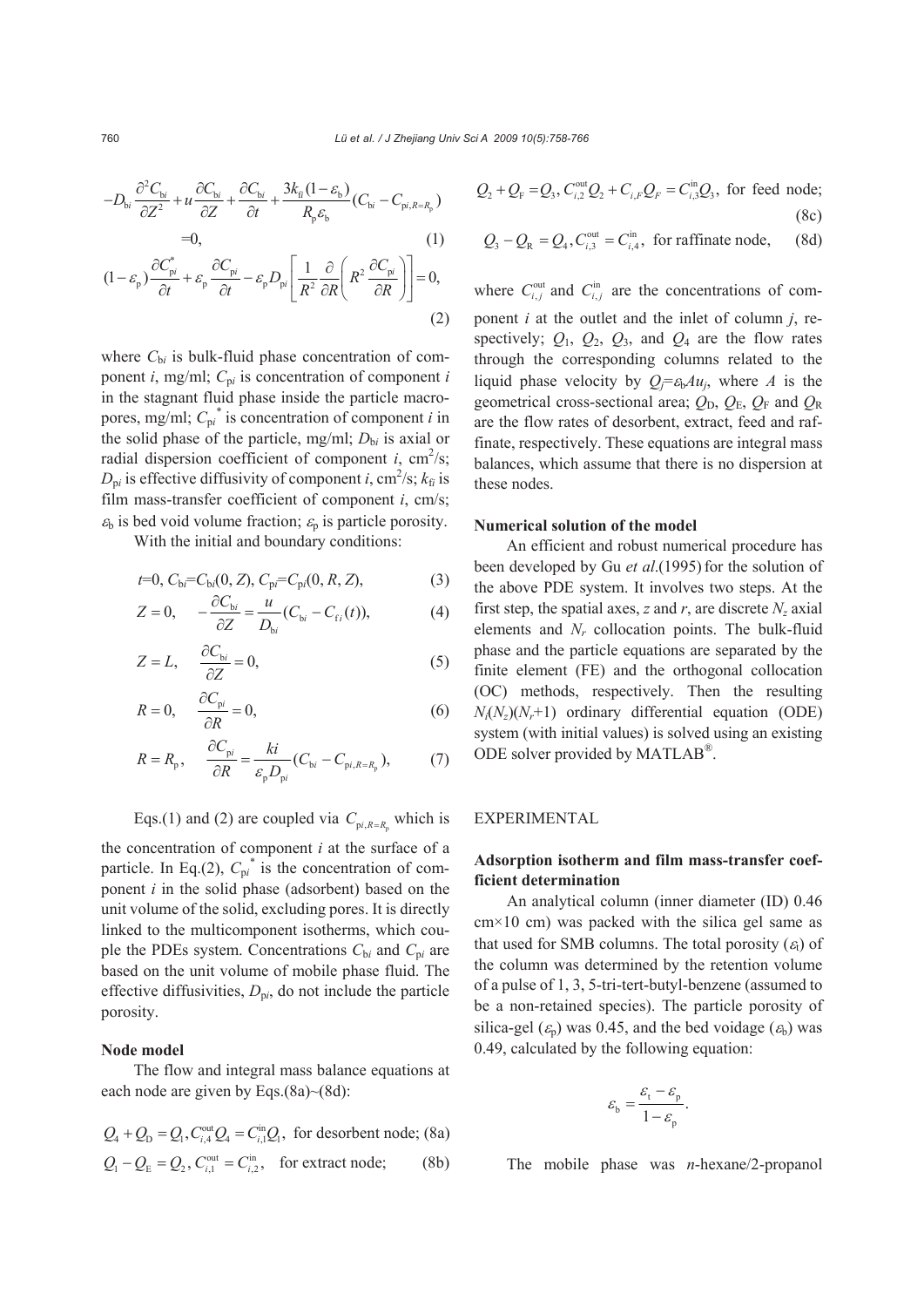(99/1 by volume). Pulses of diluted tocopherol mixture were injected into the column to obtain the chromatograms. Based on these chromatograms the Henry constant of adsorption isotherm and the film mass-transfer coefficient were determined.

## **SMB experiments**

The SMB unit was a CSEP 9116 from Knauer, Berlin. It consisted of a carousel of 8 stainless steel columns (ID 2  $\text{cm} \times 10 \text{ cm}$ ) connected to a single multi-function valve. The column configuration of SMB was 2 columns in each section. There were 2 HPLC pumps (K-501, Knauer) pumping the feed and the desorbent, and another 2 pumps partially recycling the inner currents from sections 1 into 2 and from sections 3 into 4. The temperature of the columns was maintained at 30 °C by enclosing the entire rotating system within a thermostat.

The stationary phase was silica gel (length 20~30 μm, Brunauer-Enmet-Teller surface area 312  $m^2/g$ , average pore diameter 11.8 nm) purchased from Meigao Chemical Group (Qingdao, China). The columns were packed with silica gel by the slurry-packing technique. For SMB, it is essential that the packing in each of the 8 columns has the same porosity. The total porosity of each column was determined by retention volume of 1,3,5-tri-tertbutyl-benzene (Table 1). The deviation of the maximum total porosity to the average value was within 3%. The mobile phase used in the 8 columns was *n*-hexane/2-propanol (99/1 by volume) with a flow rate of 5.0 ml/min.

**Table 1 Determination of total porosity of the SMB columns** 

| Column<br>No.  | Retention time of                     | Total             | <b>Bed</b>              |  |
|----------------|---------------------------------------|-------------------|-------------------------|--|
|                | 1,3,5-tri-tert-butyl-benzene porosity |                   | voidage                 |  |
|                | (min)                                 | $(\varepsilon_t)$ | $(\varepsilon_{\rm b})$ |  |
|                | 4.464                                 | 0.711             | 0.47                    |  |
| $\overline{c}$ | 4.413                                 | 0.703             | 0.46                    |  |
| 3              | 4.498                                 | 0.716             | 0.48                    |  |
| 4              | 4.448                                 | 0.708             | 0.47                    |  |
| 5              | 4.540                                 | 0.723             | 0.50                    |  |
| 6              | 4.565                                 | 0.727             | 0.50                    |  |
| 7              | 4.332                                 | 0.690             | 0.44                    |  |
| 8              | 4.432                                 | 0.706             | 0.47                    |  |
| Average        | 4.462                                 | 0.711             | 0.47                    |  |

Before each SMB experiment, the flow rates of the four pumps were set manually and were checked later periodically during the experiment to ensure accuracy. The switching time was set by the SMB controller.

Samples were collected from the extract and raffinate ports continuously over an entire switching period (between two switches) and were analyzed. Therefore, the composition of each sample represented the average composition of the extract or the raffinate over a switching period. The SMB experiments were stopped at the point that the average composition was unchanged; i.e., the cyclic steady state was reached. Then samples were collected at a definite time from all the ports. The composition of these samples represented the instant composition of a definite position along the columns so that the composition profile at a definite time was obtained.

The composition of each sample was determined by HPLC. The HPLC column was of ID 0.46 cm×25 cm, packed with silica gel  $(5 \mu m)$  in length). The mobile phase was *n*-hexane/2-propanol (99/1 by volume), at a flow rate of 1.0 ml/min. The UV detector was from Knauer, and the wavelength used was 292 nm. α-, γ- and δ-tocopherols purchased from Sigma (purity>95%; USA) were used as a standard for quantitative determination. The tocopherol concentrate (with 5.1% α-tocopherol, 43.82% γ-tocopherol and 48.13% δ-tocopherol) was purchased from Jiusan Lipids Company (Heilongjiang, China).

## RESULTS AND DISCUSSIONS

#### **Adsorption isotherms**

Since the concentration of tocopherols in the feed of SMB was quite low (28 mg/ml), linear adsorption isotherms were applied. A typical chromatogram obtained by the procedure mentioned in EXPERIMENTAL is shown in Fig.2. It can be seen that the peaks were quite close to Gaussian distribution, so that the Henry constants  $(K_i)$  of the 3 components were calculated by the following equation based on the retention volumes  $(V_{\text{R},i})$  of the peaks:

$$
K_i = \left(\frac{V_{\mathrm{R},i} - V_0}{V_0}\right) \frac{\varepsilon_{\mathrm{t}}}{1 - \varepsilon_{\mathrm{t}}},
$$

where  $V_0$  is the dead volume of the column.

The adsorption isotherms obtained were as follows: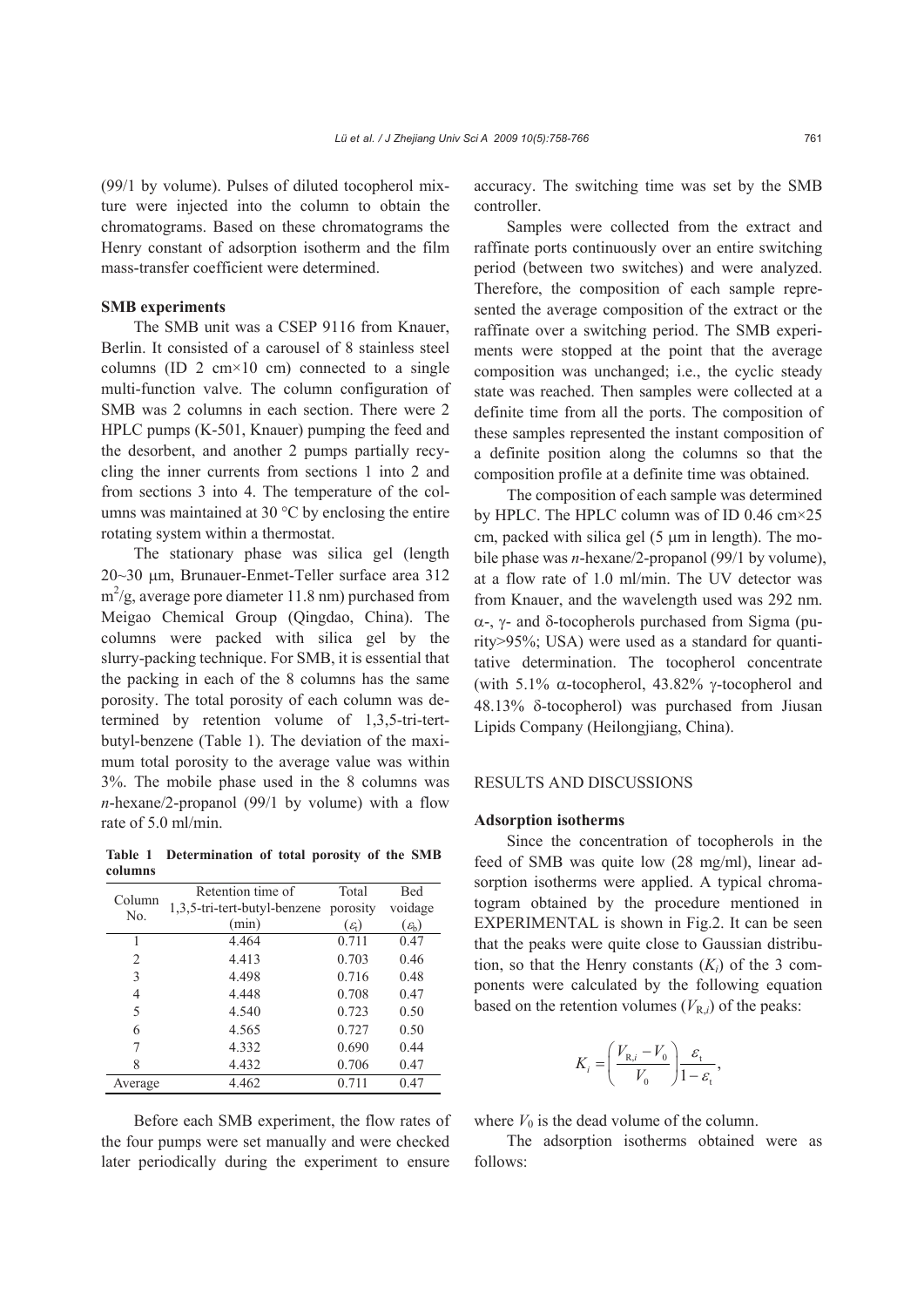$$
C_{\text{p}a}^* = 1.72 C_{\text{p}a}, C_{\text{p}y}^* = 3.63 C_{\text{p}y}, C_{\text{p}a}^* = 1.72 C_{\text{p}a}.
$$

where subscripts  $\alpha$ ,  $\gamma$ , and δ denote  $\alpha$ -,  $\gamma$ - and δtocopherols, respectively.



**Fig.2 Chromatogram of tocopherols by analytical column. Experimental conditions: silica-gel column (ID 0.46 cm×25 cm); temperature: 30 °C; mobile phase:** *n***-hexane: 2-propanol=99:1 (v/v); flow rate: 1.0 ml/min; detector wavelength: 292 nm** 

#### **Mass-transfer parameters**

The mass-transfer parameters required for simulation are intraparticle diffusivity  $(D_p)$ , axial dispersion coefficient  $(D_b)$ , and film mass-transfer coefficient  $(k_f)$ . Approximately effective intraparticle diffusivities were estimated from the Mackie and Meares correlation (Mackie and Meares, 1955):

$$
D_{\rm p} = \left(\frac{\varepsilon_{\rm p}}{2 - \varepsilon_{\rm p}}\right) \frac{D_{\rm m}}{\varepsilon_{\rm p}},
$$

where the Brownian diffusion coefficient  $(D_m)$  was calculated by the Wilke and Chang correlation (Wilke and Chang, 1955).

The axial dispersion coefficient was estimated by the Chung and Wen correlation (Chung and Wen, 1968), which has been widely used in liquid chromatography.

By using the procedure mentioned in EX-PERIMENTAL section, a series of experimental chromatograms were obtained by injections of the tocopherol mixture at different flow rates of the mobile phase. Then the film mass-transfer coefficient  $(k_f)$ at different interstitial velocity of mobile phase was obtained by fitting the experimental chromatograms to the general rate model. A typical comparison of experimental chromatogram with the model curves is shown in Fig.3a. The curves coincided with each other quite well.

Results regarding mass-transfer are listed in Table 2. It was found that the relationship between the interstitial velocity *u* of the mobile phase and the obtained  $k_f$  was correlated well with an exponential equation of  $k_f = m u^n$ .



**Fig.3 Comparison between experimental results and model simulations for (a) the analytical silica-gel column (ID 0.46 cm×10 cm), under the experimental conditions: column temperature: 30 °C; mobile phase:**  *n***-hexane:2-propanol (99:1, v/v); flow rate: 0.5 ml/min; injection: 20 µl; detector wavelength: 292 nm; and (b) the preparative silica-gel column (ID 2.0 cm×10 cm), under the experimental conditions: column temperature: 30 °C; mobile phase:** *n***-hexane:2-propanol (99:1, v/v); flow rate: 5.0 ml/min; injection: 0.5 ml; detector wavelength: 292 nm**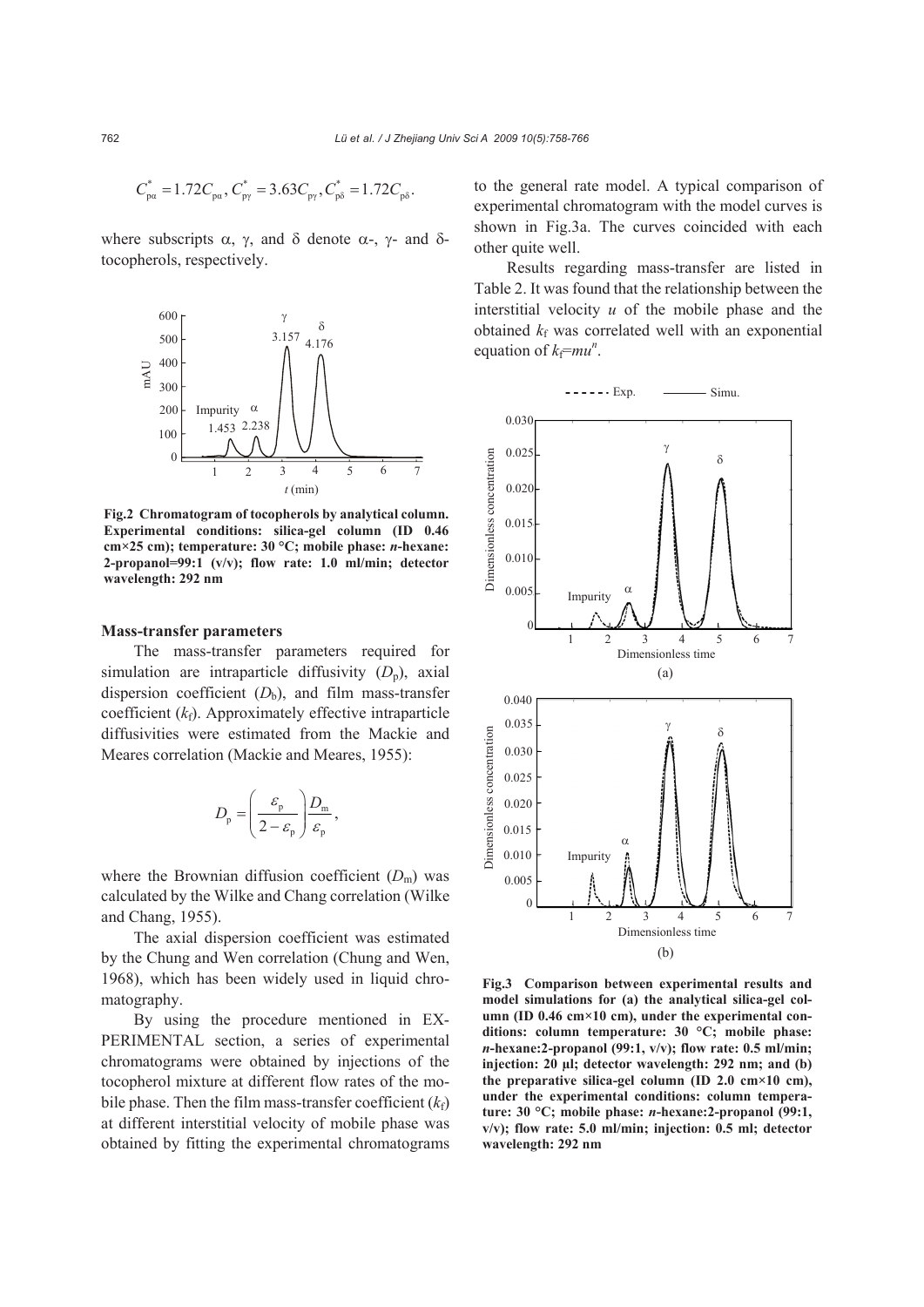|                           |        | Tocopherol $K$ $D_b$ (cm <sup>2</sup> /s) $k_f$ (cm/s) <sup>*</sup> $D_p$ (cm <sup>2</sup> /s)          |  |
|---------------------------|--------|---------------------------------------------------------------------------------------------------------|--|
|                           |        | α-tocopherol 1.72 Chung and $k_{\text{fa}} = 0.171 u_{\alpha}^{0.863}$ $\overline{2.62 \times 10^{-6}}$ |  |
| $\gamma$ -tocopherol 3.63 | Wen    | $k_{\text{fv}} = 0.199 u_v^{0.898} 2.67 \times 10^{-6}$                                                 |  |
| $\delta$ -tocopherol 5.85 | (1968) | $k_{18} = 0.254 u_8^{0.950} 2.73 \times 10^{-6}$                                                        |  |

**Table 2 Mass-transfer parameters of silica-gel column** 

 $*$  Interstitial velocity  $(u)$  is between 0.020 and 0.164 cm/s

## **Scale up from the analytical to SMB columns**

The adsorption isotherms and mass-transfer coefficients obtained by the analytical column were used to simulate the chromatographic behavior of an SMB column by the model mentioned above, and thus a simulated chromatogram of the SMB column was obtained. Furthermore, one of the SMB column (No. 1 in Table 1) was used to obtain an experimental chromatogram. Comparison between the simulated and the experimental chromatograms is shown in Fig.3b. The volumetric scale-up factor was about 18.9:1. It can be concluded that the agreement between both the chromatograms was fairly good.

This scale-up method hinges heavily on the assumption that the small column and the large column have the same  $\varepsilon_b$  and  $\varepsilon_p$ . This requires that the two columns have the same packing density, which means that the two beds should be operated at similar pressures without one column being much more compressed than the other (Gu, 1995; Gu and Zheng, 1999). Therefore, in this study, the slight difference of bed voidage (0.47 and 0.49) caused the deviation in the scale-up process. Based on the successful simulation of a single SMB column, it can be expected that further simulation of the dynamics and the performance of SMB would be feasible.

# **Separation of tocopherols by SMB—Simulation and experimental**

As it is known that a four-section SMB is usually useful only for the binary separations, therefore the separation of γ-tocopherol and δ-tocopherol is taken as an example here. At first, by using the isotherms and mass-transfer parameters obtained above, the dynamic process of the startup of SMB from the start time to the steady state at a given operating condition was simulated. Then, the composition profile along the columns at steady state was simulated. At last, to evaluate the performance of SMB, the performance parameters of the SMB were calculated according to

the simulated results.

Based on the simulation results, experiments were carried out at the same operating conditions as used for the simulation and all the experimental results were compared with those of simulation.

1. Start up of SMB

A typical dynamic process of the startup of SMB, corresponding to the operating condition of run E (Table 3), is shown in Fig.4. Initially, the columns were full of desorbent, and after start of the equipment both average concentrations of δ-tocopherol at the extract port and γ-tocopherol at the raffinate port increased exponentially with switching numbers, finally approaching a cyclic steady state. From the top figures of Figs.4a and 4b, it can be seen that the average concentration of the simulated curves fit to experimental plots quite well. Within each switch, the concentration varied exponentially with time (see the bottom figures of Figs.4a and 4b). Due to the direction of valve switching from columns 1 to 8, the concentration wave was also moving from coulumns 1 to 8. In consequence, at a given port of flow, the concentration of extract decreased with time, while the concentration of raffinate increased with time (refer to Figs.1 and 5). The cyclic steady state was approached after approximately 40 switching times.

2. Composition profile along the columns

After the cyclic steady state was reached the composition profile along the SMB columns at the end of a switching time by run E are presented in Fig.5. It can be seen that the two components are separated in sections 2 and 3 (columns 3 to 6). The concentration of γ-tocopherol decreased with the up stream direction of mobile phase, and at the extract port it became low enough, compared with  $\delta$ tocopherol, so that the purity of δ-tocopherol in the extract was ensured. On the other hand, the concentration of δ-tocopherol decreased with the down stream direction of mobile phase. Comparison of the simulated curve with the experimental plots shows that the simulated results are in accordance with the experimental data quite well. Furthermore, at the cyclic steady state, the purity of raffinate and extract predicted by simulation were 98.4% and 99.0%, respectively, very close to the experimental results of 98.3% and 98.9%.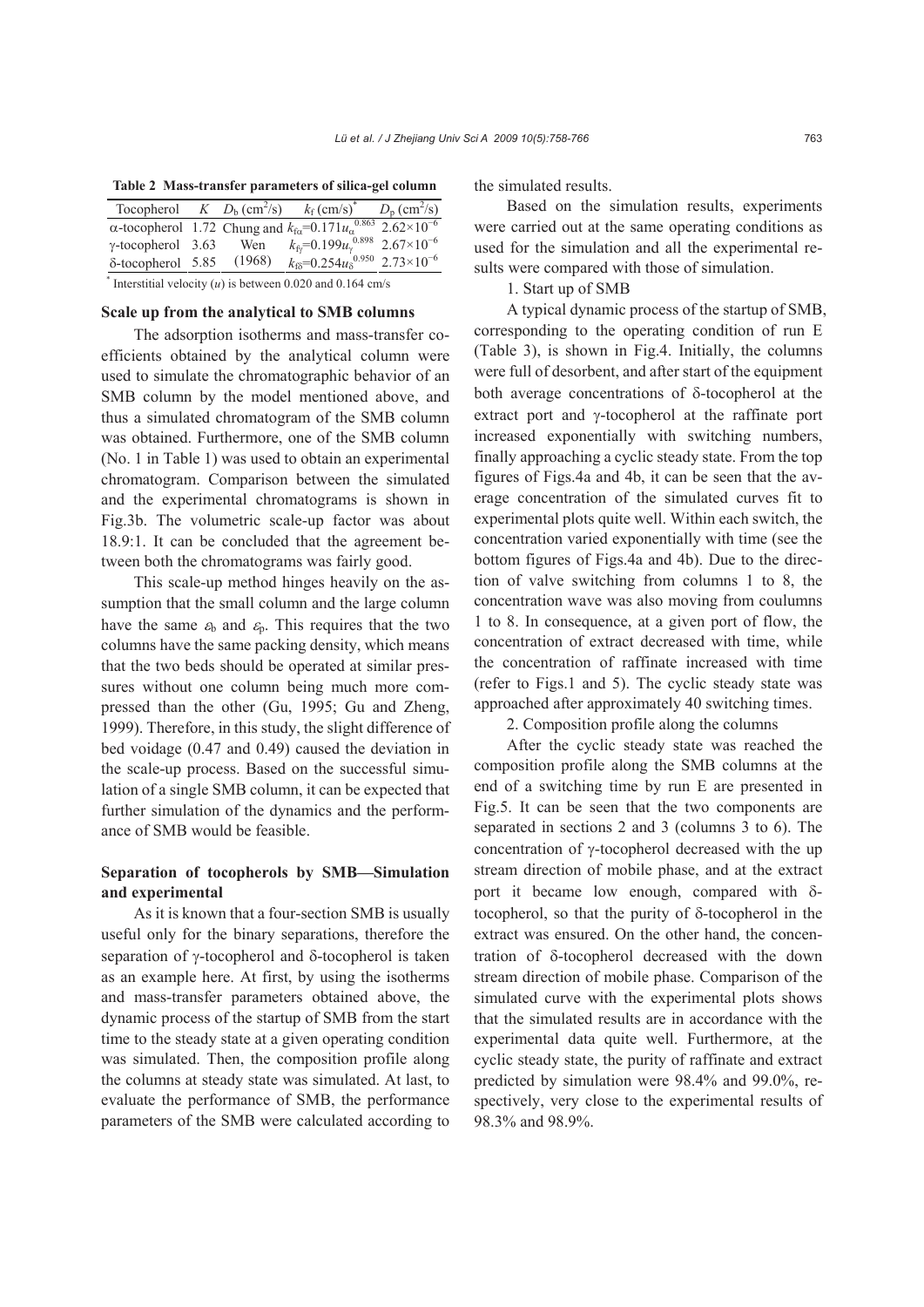| Run | Flow rate (ml/min) |                 |                 |       |             | Purity $(\% )$  |      | Recovery $(\% )$ |      | Desorbent $(L/g)$ |       | Productivity $(g/(h \cdot L))$ |       |       |
|-----|--------------------|-----------------|-----------------|-------|-------------|-----------------|------|------------------|------|-------------------|-------|--------------------------------|-------|-------|
|     | $\mathcal{Q}_1$    | $\mathcal{Q}_2$ | $\mathcal{Q}_3$ | $Q_4$ | $Q_{\rm F}$ | $t_{\rm s}$ (s) | R    | E                | R    | E                 | R     | E                              | R     | E     |
| A   | 6.4                | 4.4             | 5.1             | 3.6   | 0.7         | 757             | 99.5 | 94.2             | 94.0 | 99.0              | 0.363 | 0.300                          | 1.844 | 2.232 |
|     |                    |                 |                 |       |             |                 | 99.3 | 95.0             | 94.3 | 99.4              | 0.346 | 0.299                          | 1.932 | 2.238 |
| B   | 6.4                | 4.6             | 5.3             | 3.6   | 0.7         | 757             | 99.4 | 98.2             | 97.6 | 98.7              | 0.334 | 0.301                          | 2.003 | 2.224 |
|     |                    |                 |                 |       |             |                 | 99.0 | 98.5             | 98.3 | 99.1              | 0.332 | 0.300                          | 2.016 | 2.232 |
| C   | 6.4                | 4.9             | 5.6             | 3.6   | 0.7         | 757             | 98.4 | 99.9             | 99.8 | 96.9              | 0.330 | 0.310                          | 2.047 | 2.161 |
|     |                    |                 |                 |       |             |                 | 98.8 | 99.0             | 98.9 | 98.9              | 0.330 | 0.301                          | 2.027 | 2.228 |
| D   | 6.4                | 5.1             | 5.8             | 3.6   | 0.7         | 757             | 95.4 | 99.9             | 99.9 | 95.0              | 0.326 | 0.335                          | 2.050 | 1.999 |
|     |                    |                 |                 |       |             |                 | 98.5 | 99.4             | 99.4 | 98.6              | 0.328 | 0.302                          | 2.037 | 2.221 |
| E   | 6.4                | 4.6             | 5.6             | 3.6   | 1.0         | 757             | 98.4 | 99.0             | 98.7 | 98.1              | 0.231 | 0.212                          | 2.893 | 3.158 |
|     |                    |                 |                 |       |             |                 | 98.3 | 98.9             | 98.8 | 98.4              | 0.231 | 0.211                          | 2.895 | 3.169 |
| F   | 6.4                | 4.4             | 5.9             | 3.6   | 1.5         | 757             | 94.9 | 96.5             | 95.7 | 94.4              | 0.159 | 0.148                          | 4.209 | 4.513 |
|     |                    |                 |                 |       |             |                 | 95.7 | 95.5             | 95.0 | 95.9              | 0.160 | 0.144                          | 4.178 | 4.630 |
| G   | 6.7                | 4.9             | 5.9             | 4.1   | 1.0         | 720             | 98.3 | 99.2             | 98.8 | 99.6              | 0.214 | 0.196                          | 2.906 | 3.169 |
|     |                    |                 |                 |       |             |                 | 98.8 | 99.3             | 99.2 | 98.9              | 0.314 | 0.195                          | 2.907 | 3.183 |
| H   | 6.9                | 5.0             | 6.0             | 3.8   | 1.0         | 708             | 98.3 | 99.3             | 99.8 | 99.2              | 0.255 | 0.230                          | 2.908 | 3.215 |
|     |                    |                 |                 |       |             |                 | 98.9 | 99.5             | 99.0 | 99.5              | 0.255 | 0.230                          | 2.907 | 3.214 |

**Table 3 Comparison of simulated and experimental performances of SMB** 

Note: R: raffinate; E: extract; in the columns of performance parameters the data of upper line in each run are simulated results, and the data of lower line are the corresponding experimental results



 $\blacksquare$  γ-tocopherol  $\lozenge$  δ-tocopherol

**Fig.4 Effluent histories of SMB process (lines are simulation results). (a) Raffinate; (b) Extract**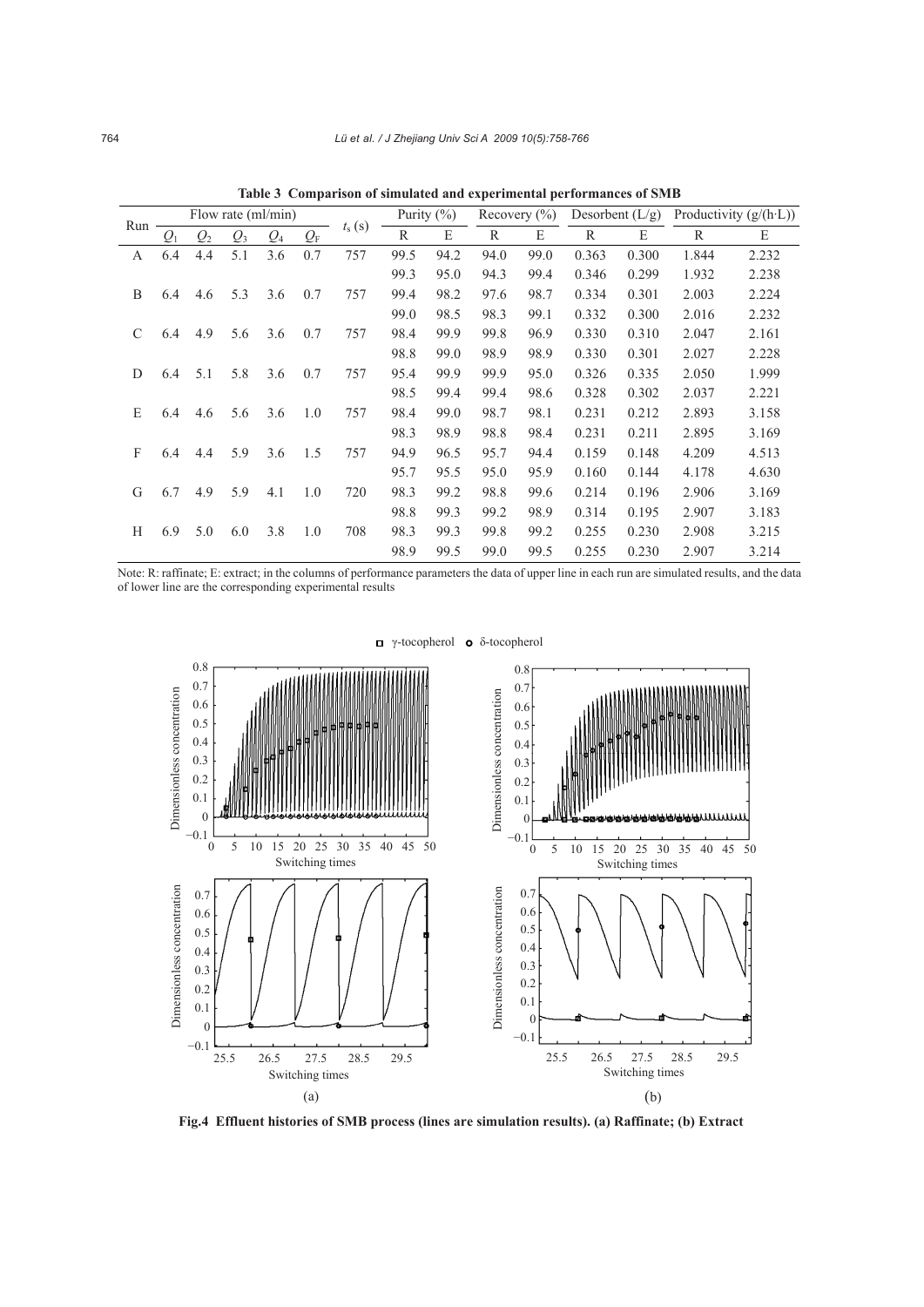

**Fig.5 Total column profiles of the four-section SMB.** 

## 3. Performance of SMB

The main operating conditions affecting the performance of SMB are the flow rate of feed, the flow rate in each section, and switching time. Eight sets of operating conditions were designed to study the effect of the operating condition on the performance of SMB. The SMB performance was evaluated by four process parameters: purity, recovery, productivity and desorbent consumption. The definitions of the parameters are listed in Table 4, where the more retained component *A* was δ-tocopherol, and the less retained component *B* was γ-tocopherol. The experimental results were compared with the simulation (Table 3). Here again, the simulated results of all operating conditions were quite close to the experimental data, indicating that the methodology of the simulation in the present work was reliable.

The effect of the flow rate of feed on the performance parameters is indicated by results of runs C, E and F. As  $Q_F$  increased, the productivity increased and the desorbent consumption decreased proportionally. Meanwhile, since the separation ability of the equipment was getting down with  $Q_F$ , both the purity and recovery decreased. The decreasing slope

was not linear, and the increment of  $Q_F$  from runs C to D was the same as that from D to E, but the purity and recovery did not decrease as much from runs C to D as from D to E.

The effects of flow rate in sections 2 and 3 on the purity of extract and raffinate were contradictory. At higher flow rates in these two sections the concentration pattern moved more to the downstream direction of the mobile phase (refer to Fig.5). In consequence, the concentration of γ-tocopherol in extract became less, on the other hand the concentration of  $\delta$ tocopherol in raffinate became greater. This fact is shown in the results of runs A to D. As  $O_2$  and  $O_3$ increased, the purity of δ-tocopherol in extract increased from 95.0% to 99.4%, while its recovery decreased. However, the purity of γ-tocopherol in raffinate decreased from 99.3% to 98.5%, while its recovery increased.

Rapid switching means that the flow rate of the solid phase relative to the mobile phase is increased. As a result, the separation ability of SMB will increase so that the purity and recovery of both components will increase as well. This effect can be seen from the data of runs E, G and H. As the switching time decreased from 757 to 708 s, the purity of raffinate increased from 98.3% to 98.9% and the purity of extract increased from 98.9% to 99.5%, too. In the meantime the recovery of both components increased as well.

In summary, the simulated results of performance of SMB were quite close to the real process, and the effect of operating conditions on the performance could be studied by simulation. Furthermore, the optimized operating conditions for a given system could be determined by simulation as well. In addition, the separation of  $α$ -tocopherol and γ-tocopherol by SMB was studied by the same methodology in this laboratory as a part of the project of separation of all the tocopherol homologues (LÜ, 2006).

| Performance parameter | Purity $(\% )$                                                                              | Recovery $(\% )$                                                                          |                                       | Productivity $(g/(h \cdot L))$ Solvent consumption $(L/g)$ |
|-----------------------|---------------------------------------------------------------------------------------------|-------------------------------------------------------------------------------------------|---------------------------------------|------------------------------------------------------------|
| Extract               |                                                                                             | $100C_{\rm F}^A/(C_{\rm F}^A+C_{\rm F}^B) 100Q_{\rm F}C_{\rm F}^A/(Q_{\rm F}C_{\rm F}^A)$ | $C_{\rm E}^A Q_{\rm E}/V_{\rm S}$     | $Q_{\rm D}$ / $(C_{\rm E}^A Q_{\rm E})$                    |
| Raffinate             | $100C_{\rm R}^B/(C_{\rm R}^A + C_{\rm R}^B)$ $100Q_{\rm R}C_{\rm R}^B/Q_{\rm F}C_{\rm F}^B$ |                                                                                           | $C_{\rm R}^B Q_{\rm R}$ / $V_{\rm S}$ | $Q_{\rm D}$ / $(C_{\rm R}^B Q_{\rm R})$                    |

**Table 4 Definition of the process performance parameters** 

 $C_{\rm E}^{\rm A}$  and  $C_{\rm F}^{\rm A}$ : the concentrations of *A* in extract and feed, respectively;  $C_{\rm R}^{\rm B}$  and  $C_{\rm F}^{\rm B}$ : the concentrations of *B* in raffinate and feed, respectively;  $Q_{\rm E}$ ,  $Q_{\rm R}$ ,  $Q_{\rm D}$  and  $Q_{\rm F}$ : volumetric flow rates of extract, raffinate, desorbent and feed, respectively;  $V_{\rm S}$ : volume of solid phase